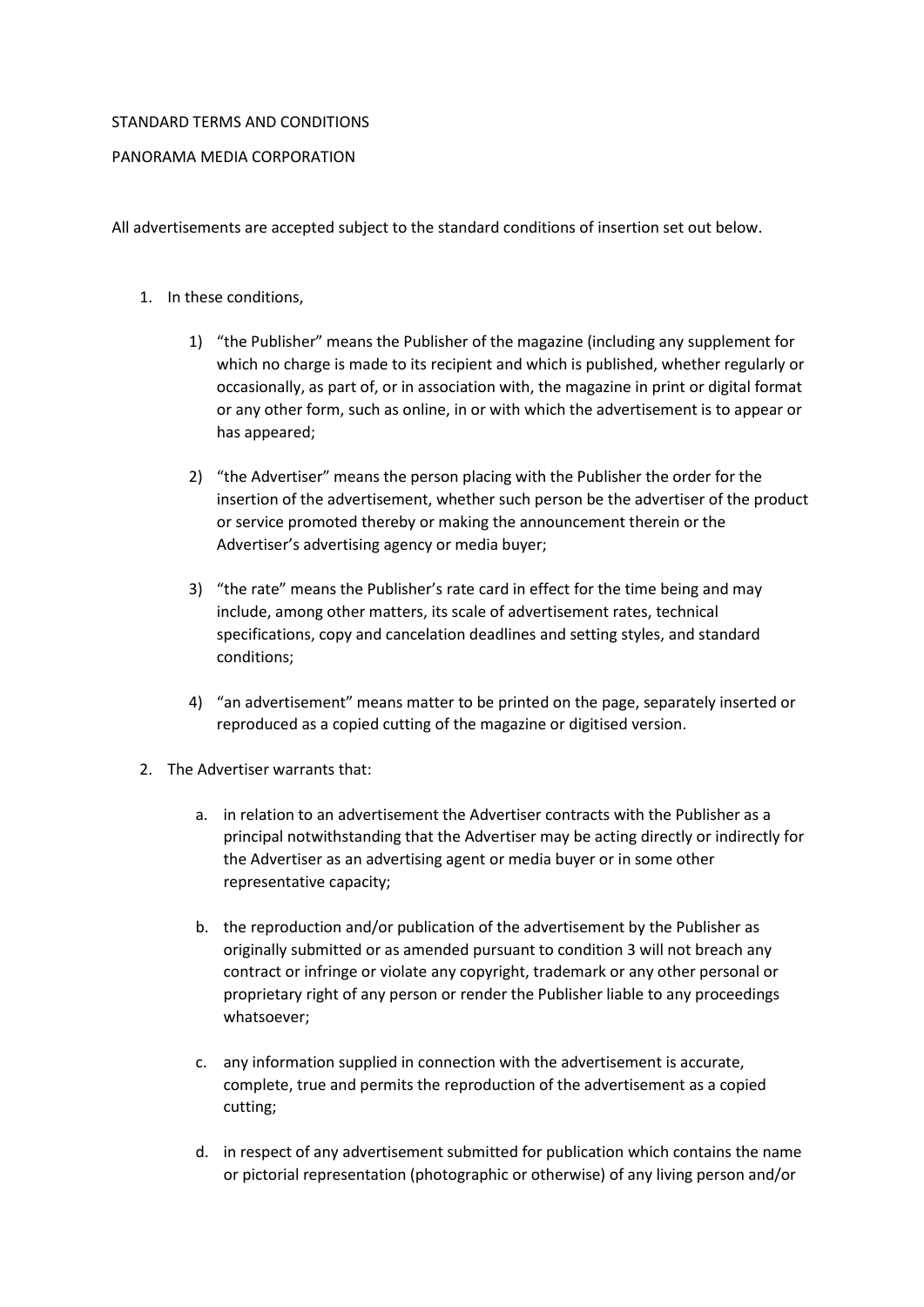any part of any living person and /or copy by which any living person is or can be identified, the Advertiser has obtained the authority of such living person to make use of such name, representation and/or copy;

- e. the advertisement complies with the requirements of all relevant legislation (including subordinated legislation, the rules of statutorily recognised regulatory authorities and the law of South Africa);
- f. all advertising copy submitted to the Publisher is legal, decent, honest and truthful and complies with the South African Code of Advertising Practice and all other relevant codes under the general supervision of the Advertising Regulatory Board.
- 3. The Publisher may, without derogation from the warranties contained in condition (II) refuse to require to be amended any artwork, materials and copy for or relating to an advertisement so as
	- I. to comply with the legal or moral obligations placed on the Publisher or the Advertiser; or
	- II. to avoid infringing a third party's right, the South African Code of Advertising Practice and all other codes under the general supervision of the Advertising Regulatory Board or the production and quality specifications stipulated or referred to in the rate card. The Publisher will supply the Advertiser with written reasons to support the refusal.
- 4. The Publisher has the right at its discretion to decline to publish, or to omit, suspend or change the position of any advertisement otherwise accepted for insertion. However, the Publisher will use reasonable efforts to comply with the wishes of the Advertiser although it does not warrant the date of insertion, the wording, or the quality of the colour or mono reproduction of the advertisement.
- 5. The Publisher will not be liable for any loss of copy, artwork, photographs, or other materials, save where any such loss or damage was as a result of the Publisher, its agents, employees, representatives, contractors or sub-contractors.
- 6. Where the Advertiser (or agency) warrants that it is authorised by the Advertiser to place the advertisement with the Publisher and the Advertiser will indemnify the Publisher against any claim made by the Advertiser against the Publisher arising from the publication thereof.
- 7. Payment terms will be 30 days from the date of receipt of a valid tax invoice, of which payment is to be made via EFT into the Publisher's bank account.
- 8. Full details of each remittance are to be supplied to the Publisher by the due time. Payment shall mean the receipt by the Publisher at its bank of moneys transferred electronically (EFT). The Publisher reserves to itself a right to recharge the Advertiser any charges it incurs resulting from the Advertisers chosen method of payment (i.e. foreign exchange commissions and service charges).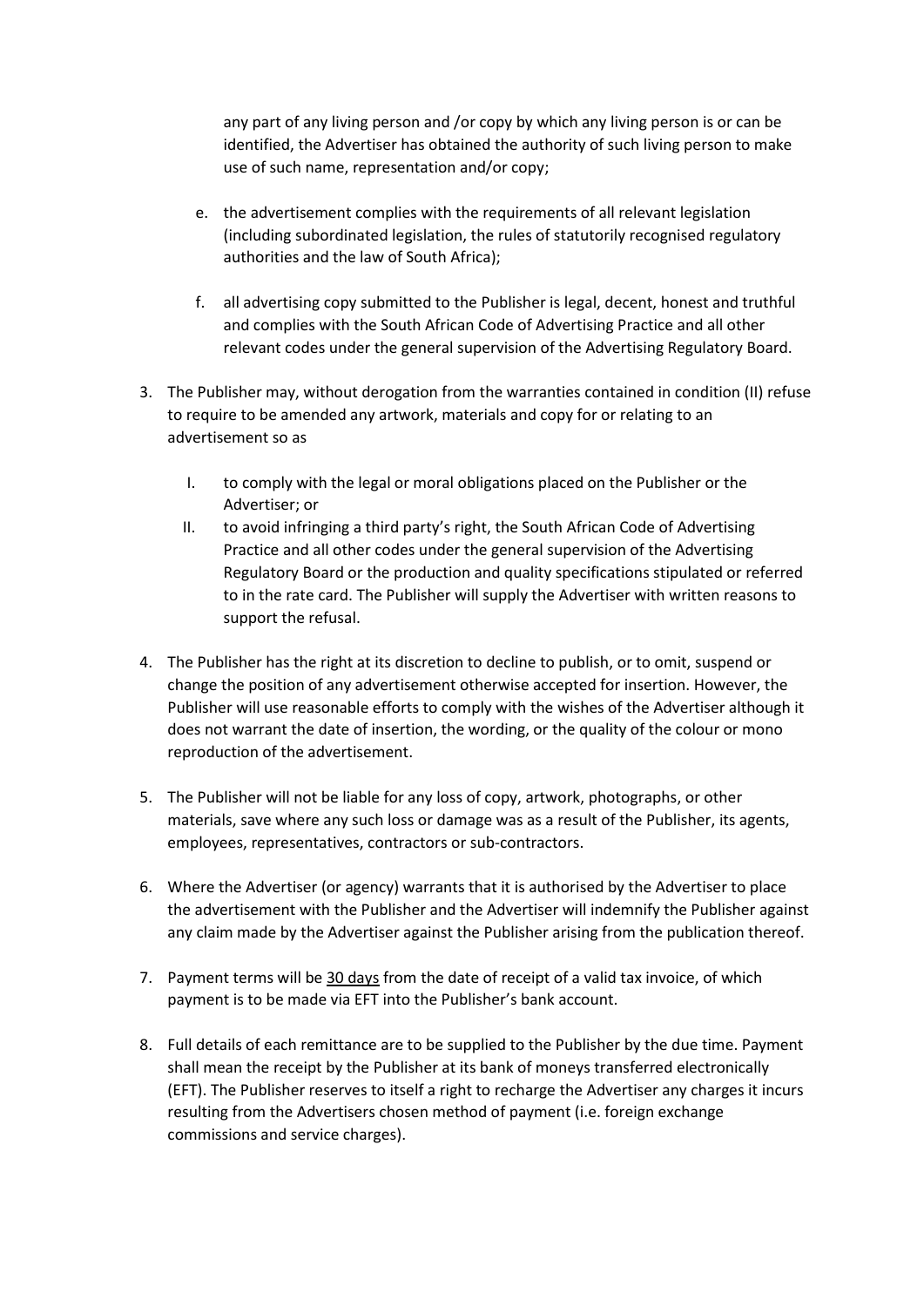- 9. The Advertiser agrees to pay the Publisher in respect of each advertisement for which payment is not made by the due time interest on the amount paid late at the prime lending rate determined by the South African Reserve Bank (SARB) from time to time.
- 10. It is the responsibility of the Advertiser to check the correctness of the advertisement (and of each insertion of the advertisement if more than one). Without prejudice to condition 6, the Publisher assumes no responsibility for the repetition of an error in an advertisement ordered for more than one insertion unless notified immediately of the error occurred in writing. Any other matter of complaint, claim or query (whether in relation to the advertisement or the invoice) must be raised with the Publisher in writing within 7 (seven) days following (as the case may be) insertion of the advertisement or of the date on which it is claimed the advertisement should have appeared or the receipt by the Advertiser of the invoice giving rise to it. Without prejudice to the Publisher's entitlement to be paid for the advertisement as published a sum representing a reasonable portion of the charge agreed at the time the advertisement was booked, if the advert doesn't flight due to circumstances which are beyond reasonable control of the Publisher, the Advertiser, upon agreement, accepts a re-flight at a different time slot, to the same value in the same publication and same placement/position in another month, if this is a suitable remedy to the Advertiser. Such complaint, claim or query shall not affect the liability of the Advertiser for payment by the due time of the Publisher's charges for that and all other advertisements. Once any dispute in respect of any advertisement has been resolved, payment (defined as in condition 8) for that advertisement will, if the original due date has then already passed, be due within 14 (fourteen) working days.
- 11. Should either party breach any material provision of this agreement and fail to remedy the breach within 10 (ten) days of written notice to do so, that party shall be in default ("Defaulting Party"). Should any party be in default the other party ("Aggrieved Party") will be entitled to cancel the agreement by written notice to the Defaulting Party with immediate effect and claim damages or specific performance without prejudice to its right to make use of any other remedy available to it in law. In the event that claiming specific performance is unable to remedy the breach, then the Aggrieved Party will be entitled to immediately cancel the agreement while maintaining the right to claim damages.
- 12. The placing of an order for the insertion/placing of an advertisement shall amount to an acceptance of these conditions and any conditions stipulated on an order form or elsewhere by the Advertiser shall be void insofar as they are inconsistent with these conditions.
- 13. No waiver or indulgence by the Publisher shall be effective save in relation to the matter in respect of which it was specifically given.
- 14. These conditions shall apply to each contract for the insertion of an advertisement together with such additional relevant conditions as are set out elsewhere in the Publisher's rate card and in the event of any variations or inconsistency between these conditions and such other conditions, these conditions shall prevail.
- 15. For your protection, calls to and from the Publisher may be recorded.